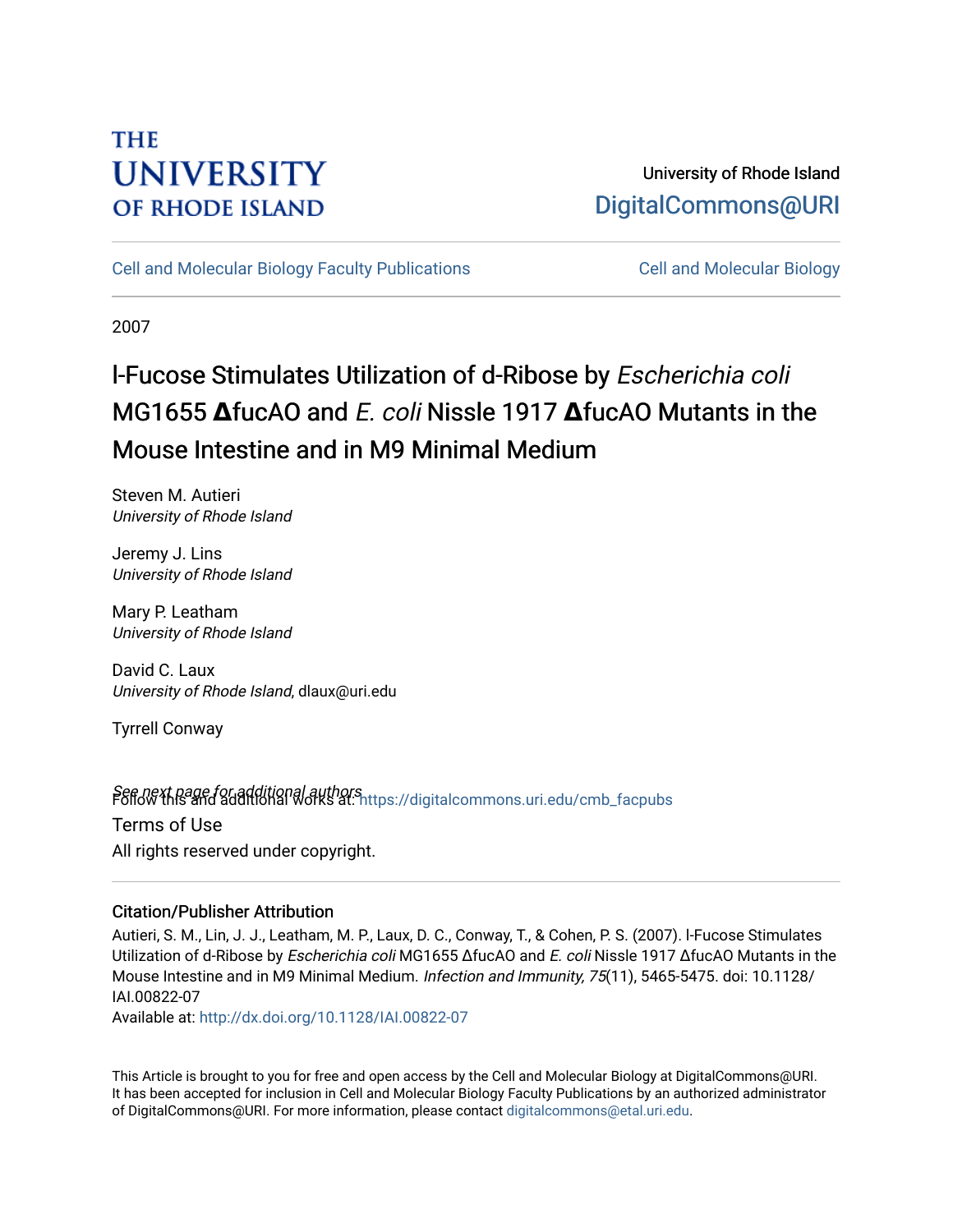### Authors

Steven M. Autieri, Jeremy J. Lins, Mary P. Leatham, David C. Laux, Tyrrell Conway, and Paul S. Cohen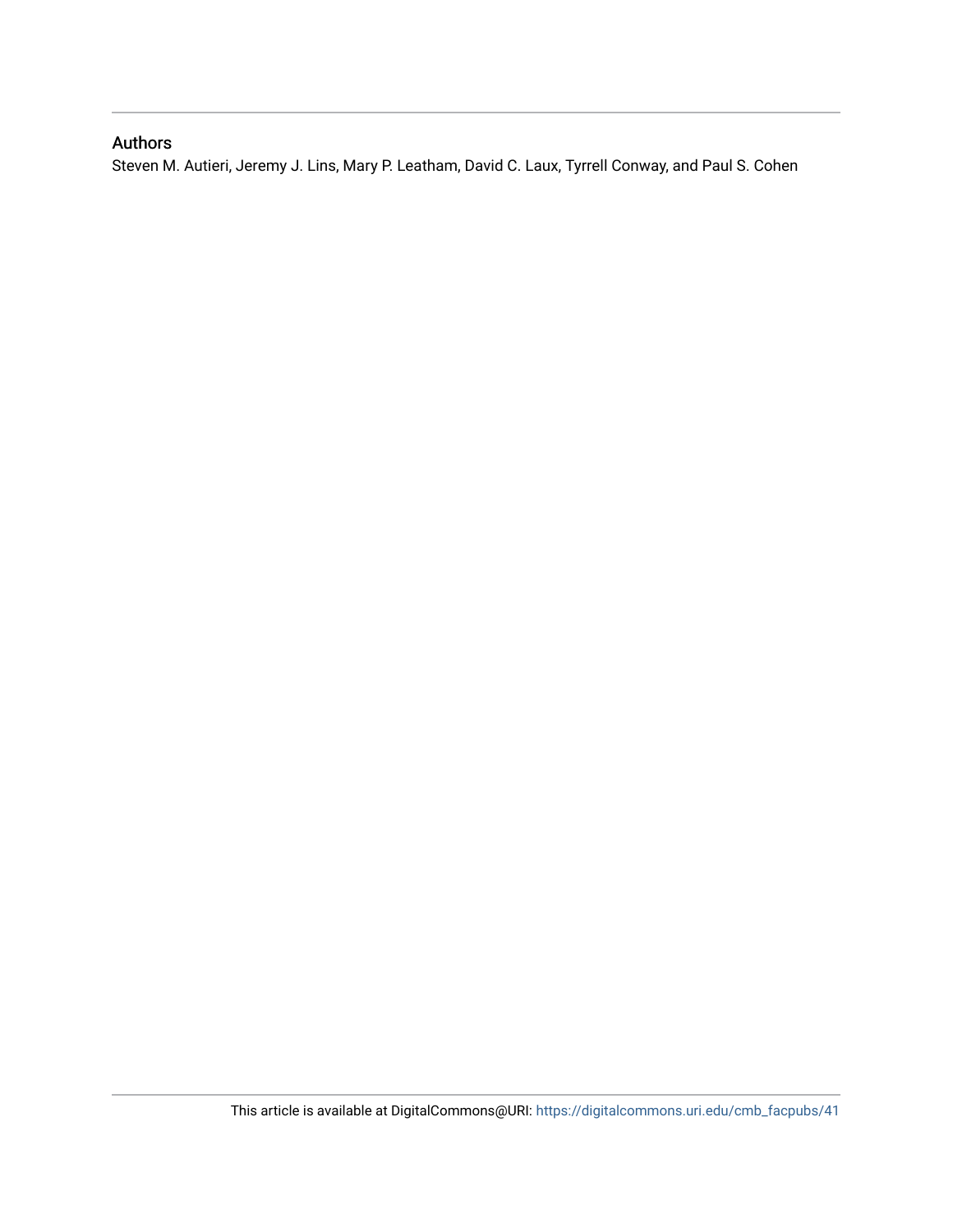## L-Fucose Stimulates Utilization of D-Ribose by *Escherichia coli* MG1655 Δ*fucAO* and *E. coli* Nissle 1917 Δ*fucAO* Mutants in the Mouse Intestine and in M9 Minimal Medium $\nabla$

Steven M. Autieri,<sup>1</sup> Jeremy J. Lins,<sup>1</sup> Mary P. Leatham,<sup>1</sup> David C. Laux,<sup>1</sup> Tyrrell Conway,<sup>2</sup> and Paul S. Cohen<sup>1\*</sup>

*Department of Cell and Molecular Biology, University of Rhode Island, Kingston, Rhode Island 02881,*<sup>1</sup> *and Department of Botany and Microbiology, University of Oklahoma, Norman, Oklahoma 73019*<sup>2</sup>

Received 15 June 2007/Returned for modification 30 July 2007/Accepted 7 August 2007

*Escherichia coli* **MG1655 uses several sugars for growth in the mouse intestine. To determine the roles of L-fucose and D-ribose, an** *E. coli* **MG1655** *fucAO* **mutant and an** *E. coli* **MG1655** *rbsK* **mutant were fed separately to mice along with wild-type** *E. coli* **MG1655. The** *E. coli* **MG1655** *fucAO* **mutant colonized the intestine at a level 2 orders of magnitude lower than that of the wild type, but the** *E. coli* **MG1655** *rbsK* **mutant and the wild type colonized at nearly identical levels. Surprisingly, an** *E. coli* **MG1655** *fucAO rbsK* **mutant was eliminated from the intestine by either wild-type** *E. coli* **MG1655 or** *E. coli* **MG1655** *fucAO***, suggesting that the** *fucAO* **mutant switches to ribose in vivo. Indeed, in vitro growth experiments showed that L-fucose stimulated utilization of D-ribose by the** *E. coli* **MG1655** *fucAO* **mutant but not by an** *E. coli* **MG1655** *fucK* **mutant. Since the** *fucK* **mutant cannot convert L-fuculose to L-fuculose-1-phosphate, whereas the** *fucAO* **mutant accumulates L-fuculose-1-phosphate, the data suggest that L-fuculose-1-phosphate stimulates growth on ribose both in the intestine and in vitro. An** *E. coli* **Nissle 1917** *fucAO* **mutant, derived from a human probiotic commensal strain, acted in a manner identical to that of** *E. coli* **MG1655** *fucAO* **in vivo and in vitro. Furthermore, L-fucose at a concentration too low to support growth stimulated the utilization of ribose by the wild-type** *E. coli* **strains in vitro. Collectively, the data suggest that L-fuculose-1-phosphate plays a role in the regulation of ribose usage as a carbon source by** *E. coli* **MG1655 and** *E. coli* **Nissle 1917 in the mouse intestine.**

We are interested in identifying the nutrients that *Escherichia coli* uses to successfully colonize the mouse large intestine in the face of competition from an extensive microflora. The large intestine of the mouse consists of the cecum and the colon, each of which contains the mucosa and the luminal contents. The two components of the mucosa are the layer of epithelial cells on the intestinal wall and the mucus layer that covers them. The relatively thick (up to  $800 \mu m$ ) mucus layer consists of mucin, a 2-MDa gel-forming glycoprotein and a large number of smaller glycoproteins, proteins, glycolipids, lipids, and sugars (1, 3, 15, 28, 46, 47, 51, 52). The mucus layer itself is in a dynamic state, constantly being synthesized and secreted by specialized goblet cells and degraded to a large extent by the indigenous intestinal microbes (25, 41). *E. coli* is present both in mucus and luminal contents; however, a large body of experimental evidence shows that growth is rapid in intestinal mucus both in vitro and in vivo but is either poor or completely inhibited in luminal contents (33, 38, 43, 52, 53, 55). It is therefore highly likely that the ability of an *E. coli* strain to grow in intestinal mucus plays a critical role in its ability to colonize the intestine.

The prevalent theory as to how bacteria colonize the mammalian gut has been called the nutrient-niche theory. This theory states that the 500 to 1,000 indigenous species that

\* Corresponding author. Mailing address: Department of Cell and Molecular Biology, University of Rhode Island, Kingston, RI 02881. Phone: (401) 874-5920. Fax: (401) 874-2202. E-mail: pco1697u

make up the microflora (39) can coexist in the large intestine as long as each member is able to utilize one or a few limiting nutrients better than all the others and that the rate of growth of any member of the microflora that successfully colonizes is at least equal to the washout rate from the intestine (19, 20, 21). It is the presence of a complete microflora that results in what has been termed colonization resistance, which refers to the ability of the intestinal microflora to resist colonization by an invading bacterium (2, 20, 22, 54). Due to colonization resistance, studies aimed at determining how an invading bacterium colonizes the mouse intestine are difficult, if not impossible, with conventional animals. However, intestinal colonization can be studied with the streptomycin-treated mouse, which has been used extensively to study *E. coli*, *Salmonella enterica* serovar Typhimurium, and *Klebsiella pneumoniae* intestinal colonization (14, 34, 42, 43).

Streptomycin treatment alters the microecology of the cecum, decreasing the populations of facultative anaerobes and some strict anaerobes and creating a niche for organisms such as *E. coli* (23). Nevertheless, populations of the genera *Bacteroides* and *Eubacterium* in cecal contents of streptomycintreated mice remain largely unchanged (23). Moreover, the overall number of strict anaerobes in the cecal contents of streptomycin-treated and conventional mice is essentially identical (1  $\times$  10<sup>9</sup> to 2  $\times$  10<sup>9</sup> CFU/g of contents) (23). Therefore, while the streptomycin-treated mouse model is not perfect, invading microorganisms must compete for nutrients with a large number of strict anaerobes in the intestine, just as they do in conventional animals. This feature makes the streptomycintreated mouse model the one of choice to identify the nutrients

Published ahead of print on 20 August 2007.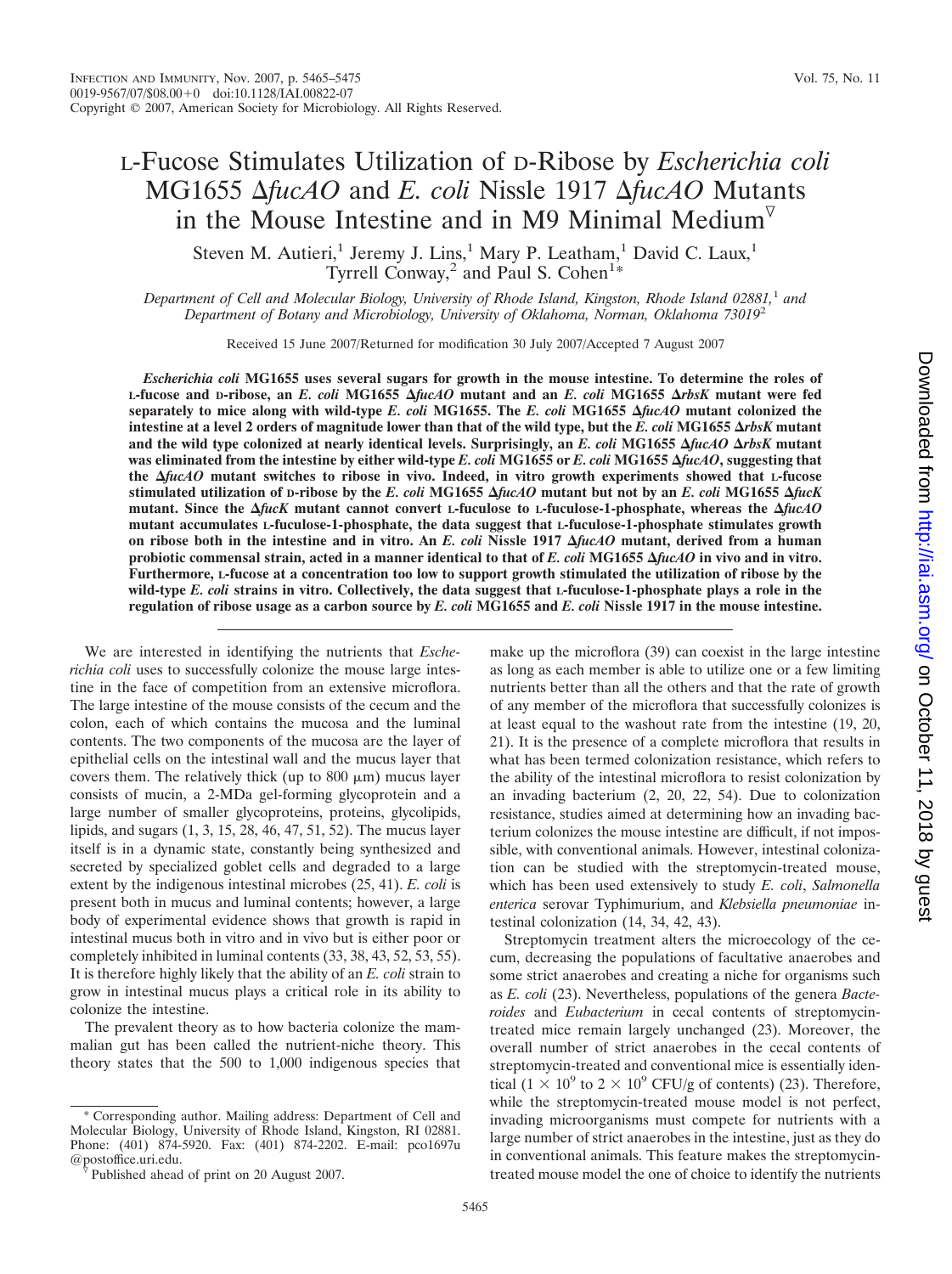*E. coli* uses to colonize the mouse intestine in the face of competition from an extensive microflora.

Using the streptomycin-treated mouse model, it recently has been shown that *E. coli* MG1655, a human commensal strain for which the genome has been completely sequenced (5), utilizes several sugars simultaneously for growth in the mouse intestine (7). While these results support the nutrient-niche theory of colonization, the mechanisms governing the simultaneous use of sugars are largely unknown. In the present study, we report that while studying the role of L-fucose as a nutrient for *E. coli* MG1655 and *E. coli* Nissle 1917 in the mouse intestine, we found that accumulation of L-fuculose-1-phosphate, an intermediate in the degradation of L-fucose in *E. coli*, stimulates utilization of D-ribose. The present studies therefore raise the possibility that pool sizes of metabolic intermediates play a role in the selection of nutrients used by *E. coli* MG1655 and *E. coli* Nissle 1917 to achieve maximum colonizing ability.

#### **MATERIALS AND METHODS**

**Bacterial strains.** *E. coli* MG1655 Str<sup>r</sup> is a spontaneous streptomycin-resistant mutant of the sequenced wild-type *E. coli* MG1655 strain (CGSC 7740) (37). *E. coli* MG1655 Str<sup>r</sup> Nal<sup>r</sup> is a spontaneous nalidixic acid-resistant mutant of *E. coli* MG1655 Str<sup>r</sup> (37). It is referred to in the text as *E. coli* MG1655. The following deletion mutants were constructed from *E. coli* MG1655 Str<sup>r</sup> as described below in the section on mutant construction. *E. coli* MG1655 Str<sup>r</sup> AfucAO::*kan* is both streptomycin resistant and kanamycin resistant and has a 1,542-bp deletion within the 1,823-bp *fucA* and *fucO* genes. It is unable to convert fuculose-1 phosphate to dihydroxyacetone phosphate and lactaldehyde and lacks both Lfuculose phosphate aldolase and propanediol oxidoreductase. It is referred to in the text as *E. coli* MG1655 Δ*fucAO. E. coli* MG1655 Str<sup>r</sup> Δrbs*K*::*cam* has a 759-bp deletion of the 929-bp *rbsK* gene (7). It is unable to convert ribose to ribose-5 phosphate, lacks ribokinase, and is both streptomycin and chloramphenicol resistant. It is referred to in the text as *E. coli* MG1655  $\Delta rbsK$ . *E. coli* MG1655 Str<sup>r</sup> -*fucAO* -*rbsK*::*cam* has the identical 1,542-bp deletion in the *fucA* and *fucO* genes as described above but is missing the kanamycin cassette. In addition, it has a 759-bp deletion in the *rbsK* gene as described above. It is both streptomycin resistant and chloramphenicol resistant and is referred to in the text as *E. coli* MG1655  $\Delta$ fucAO  $\Delta$ rbsK. *E. coli* MG1655 Str<sup>r</sup>  $\Delta$ fucK::*kan* has a 993-bp deletion of the 1,448-bp *fucK* gene. It is unable to convert fuculose to fuculose-1-phosphate, lacks L-fuculokinase, and is both streptomycin and kanamycin resistant. Wild-type *E. coli* Nissle 1917 was obtained from Dean Hamer of the National Cancer Institute. *E. coli* Nissle 1917 Str<sup>r</sup> is a spontaneous streptomycin-resistant mutant of the wild-type strain. *E. coli* Nissle 1917 Str<sup>r</sup> Nal<sup>r</sup> is a spontaneous nalidixic acid-resistant mutant of *E. coli* Nissle 1917 Str<sup>r</sup> and is referred to in the text as *E. coli* Nissle 1917. The following deletion mutants were constructed from *E. coli* Nissle 1917 Str<sup>r</sup> as described below (see the section on mutant construction): *E. coli* Nissle 1917 Str<sup>r</sup> -*fucAO*::*kan*, *E. coli* Nissle 1917 Str<sup>r</sup> -*rbsK*::*kan*, *E. coli* Nissle 1917 Str<sup>r</sup> -*fucAO* -*rbsK*::*cam*, and *E. coli* Nissle 1917 Str<sup>r</sup> -*fucK*::*cam*. The mutants contain the same deletions as their *E. coli* MG1655 counterparts and are referred to in the text as *E. coli* Nissle 1917  $\Delta$ *fucAO*, *E. coli* Nissle 1917 *ΔrbsK, E. coli* Nissle 1917 *ΔfucAO ΔrbsK*, and *E. coli* Nissle 1917 *ΔfucK*, respectively.

**Media and growth conditions.** Luria broth (LB) was made as described by Revel (48). Luria agar is LB containing 12 g of Bacto agar (Difco) per liter. MacConkey agar (Difco) was prepared according to the manufacturer's instructions. For testing the ability of *E. coli* strains to utilize D-ribose or L-fucose, overnight cultures grown in LB were washed twice in M9 minimal medium (no carbon source),  $10 \text{ }\mu\text{l}$  of the washed cultures was transferred to  $10 \text{ }\text{ml}$  of M9 minimal medium (35) containing reagent-grade glycerol (0.4%, wt/wt) as the sole carbon and energy source, and cultures were incubated at 37°C with shaking in 125-ml tissue culture bottles. Growth and the lack of growth were assessed visually. For testing the ability of L-fucose to induce the utilization of D-ribose in *E. coli* MG1655 and in *E. coli* Nissle 1917  $\Delta$ *fucAO* and  $\Delta$ *fucK* mutants, the mutants were grown twice in M9 minimal medium containing glycerol (0.2%, wt/wt) as described above and then were washed and resuspended at an  $A_{600}$  of 0.1 in three separate 20-ml volumes of M9 minimal medium containing either 0.05% fucose, 0.15% ribose, or 0.05% fucose and 0.15% ribose. The cultures were incubated at 37°C with shaking in 125-ml tissue culture bottles. Growth was monitored spectrophotometrically ( $A_{600}$ ) using a Pharmacia Biotech Ultrospec 2000 UV/visible spectrophotometer.

**Mutant construction.** Mutant *E. coli* strains were created by deletion mutagenesis using either a chloramphenicol cassette or a kanamycin cassette as described by Datsenko and Wanner (12). Primers used to construct deletion mutants were designed according to the *E. coli* MG1655 genome sequence (5). DNA procedures were as described previously (37). All constructs were verified by PCR and sequencing. The primers used to construct the  $\Delta f \mu c A O$  deletions were the following (uppercase letters, MG1655 DNA; lowercase letters, kanamycin cassette DNA): primer 1, 5'-CGCAAATGTGGCGGAATACCGACATCACGGTT GAGAGCAAACAgtgtaggctggagctgcttcg-3; primer 2, 5-CGTCAGTGTACGTTA TCAGGATGGGATGCTGATTACGCCTACAGGCAtatgaatatcctccttag-3'. The primers used to construct the  $\Delta r$ bsK deletions were the following (uppercase letters, MG1655 DNA; lowercase letters, chloramphenicol or kanamycin cassette DNA): primer 1, 5'-TGGCAGCATTAATGCTGACCACATTCTTAATCTTCAATCTT TTCCTACTCtgtaggctggagctgcttcg-3; primer 2, 5-GGTACGGAAGGTTGTGCG CCTTTACGTGTTACGGCAATCGCAGCGGCAGGCAtatgaatatcctccttag-3. The primers used to construct the  $\Delta f \mu cK$  deletions were the following (uppercase letters, MG1655 DNA; lowercase letters, chloramphenicol or kanamycin cassette DNA): primer 1, 5'-CTGTGGCGCGACCAATGTCAGGGCCATCGCGGTT AATCGGCAGGGgtgtaggctggagctgcttcg-3'; primer 2, 5'-GTACGACTTAACA GCGAAGTATCAACCTGGGCGCTGCGAACCATCAtatgaatatcctccttag-3'.

**Sequencing.** DNA sequencing was done at the URI Genomics and Sequencing Center, University of Rhode Island, Kingston, using the CEQ8000 genetic analysis system (Beckman Coulter, Fullerton, CA). The dye terminator cycle sequencing quick start kit (Beckman Coulter) was used in the sequencing reactions. The primers used to amplify PCR products for sequencing to determine the precise location of the deletions for *E. coli* MG1655  $\Delta fucK$  and *E. coli* Nissle 1917 -*fucK* were 5-TATGCACAACGTTGAAGACACC-3 and 5-CCACAATGT GTTGCGACTTCCTC-3. The same primers were used for sequencing. For *E. coli* MG1655  $\Delta$ *fucAO* and *E. coli* Nissle 1917  $\Delta$ *fucAO* PCR amplification, the primers were the following: 5'-GCTTACAAACCGATTTGCATATC-3' and 5'-GTGGGTAATTAAACGGCTAATTC-3; for sequencing, the primers were 5- AACAGTACTGCGATGAGTGGCAG-3' and 5'-GCGAAGTGATCTTCCGT CACAGGT-3'. For *E. coli* MG1655  $\Delta rbsK$  PCR amplification, the primers were 5'-GGTTGTATGACCTGATGGTGAC-3' and 5'-GAGAAACTG TTGAGGT AGAAACG-3. The same primers were used for sequencing. For *E. coli* Nissle 1917  $\Delta r$ bsK PCR amplification, the primers were 5'-CGTTGTATGACCTGAT GGTGAC-3' and 5'-GAGAAACT GTTGAGGTAGAAACG-3'. The same primers were used for sequencing.

**Mouse colonization experiments.** The method used to compare the large intestine-colonizing abilities of *E*. *coli* strains in mice has been described previously (52, 53, 55). Briefly, three male CD-1 mice (5 to 8 weeks old) were given drinking water containing streptomycin sulfate (5 g/liter) for 24 h to eliminate resident facultative bacteria (36). Following 18 h of starvation for food and water, the mice were fed 1 ml of 20% (wt/vol) sucrose containing LB-grown *E. coli* strains, as described in the Results section. After ingesting the bacterial suspension, both the food (Harlan Teklad Mouse and Rat Diet, Madison, WI) and streptomycin-water were returned to the mice, and 1 g of feces was collected after 5 h, 24 h, and on odd-numbered days at the indicated times. Mice were housed individually in cages without bedding and were placed in clean cages daily. Fecal samples (no older than 24 h) were homogenized in 1% Bacto tryptone, diluted in the same medium, and plated on MacConkey agar plates with appropriate antibiotics. Plates contained streptomycin sulfate (100  $\mu$ g/ml) and nalidixic acid (50  $\mu$ g/ml), streptomycin sulfate (100  $\mu$ g/ml) and kanamycin sulfate (40  $\mu$ g/ml), or streptomycin sulfate (100  $\mu$ g/ml) and chloramphenicol (30 g/ml). Antibiotics were purchased from Sigma-Aldrich (St. Louis, MO). All plates were incubated for 18 to 24 h at 37°C prior to counting. Each colonization experiment was performed at least twice, with essentially identical results. Pooled data from at least two independent experiments are presented in the figures.

#### **RESULTS**

**Sequencing and growth of mutants in vitro.** All mutants used in this study were sequenced to be sure that the deletions were in the expected places in the chromosome (see Materials and Methods). In addition, each mutant was tested for growth in M9 minimal medium containing 0.4% (wt/wt) glycerol, fucose, or ribose as the sole carbon and energy source. All mutants grew normally with glycerol as the sole carbon and energy source. Furthermore, all mutants with a  $\Delta$ *fucAO* deletion or a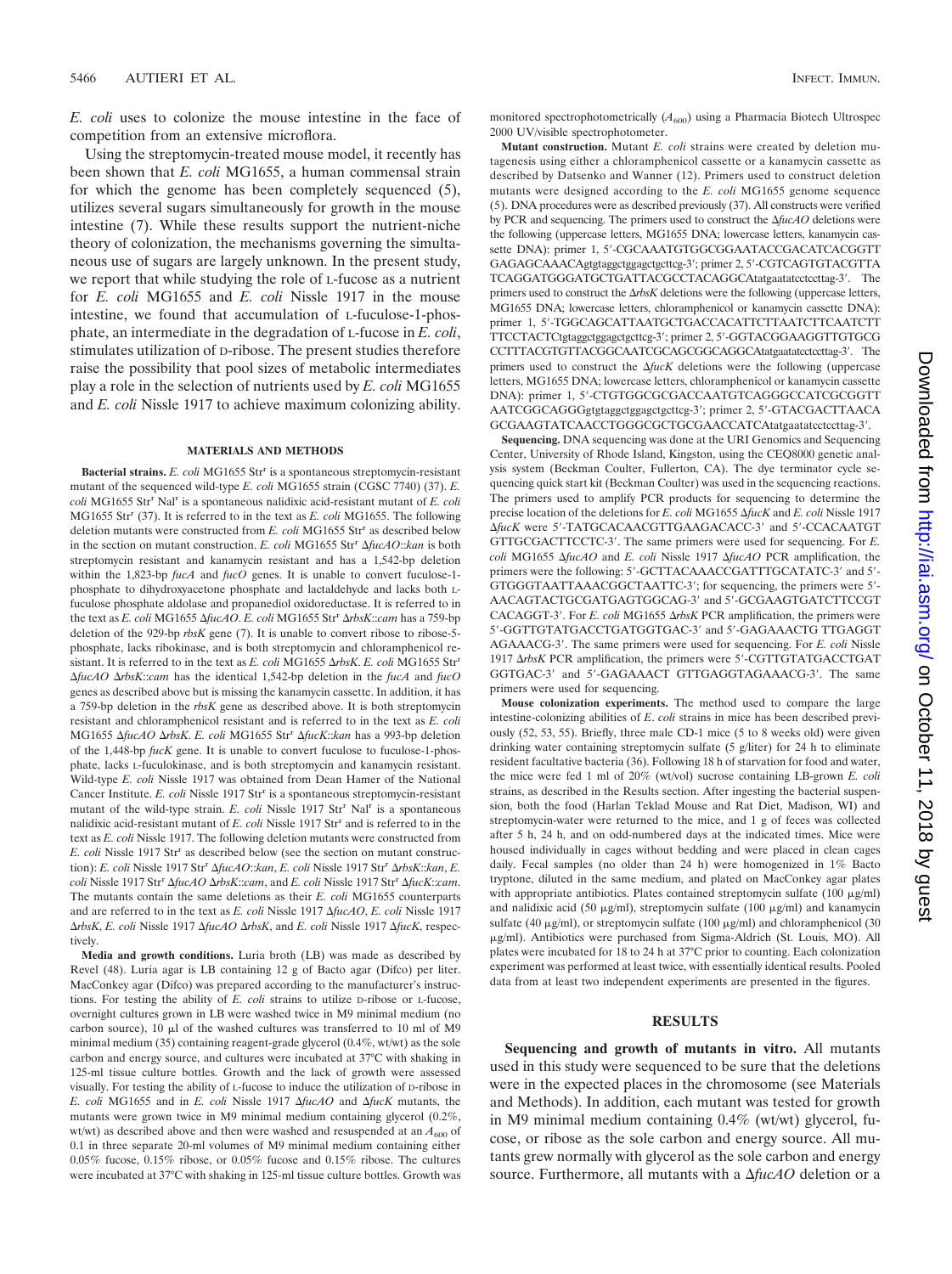

FIG. 1. Fucose operons and degradation pathway (A) and the ribose operon and degradation pathway (B). Arrows above genes indicate promoters and the direction of transcription. MFS, major facilitator superfamily; ABC, ATP-binding cassette.

-*fucK* deletion failed to grow with fucose as the sole carbon and energy source, and those with a  $\Delta rbsK$  deletion failed to grow with ribose as the sole carbon and energy source. Moreover, Δ*fucAO* ΔrbsK double mutants failed to grow on a mixture of fucose and ribose.

Mouse intestinal colonization of *E. coli* MG1655  $\Delta$ fucAO and  $\Delta r$ *bsK* mutants. Unlike its wild-type parent, *E. coli* MG1655  $\Delta$ fucAO cannot convert fuculose-1-phosphate to dihydroxyacetone phosphate and lactaldehyde (Fig. 1A) and therefore is unable to use fucose as a carbon and energy source. Similarly, *E. coli* MG1655 Δrbs*K* cannot phosphorylate ribose to ribose-5-phosphate and therefore is unable to utilize ribose as a carbon and energy source (Fig. 1B). When mice were fed 105 CFU each of wild-type *E. coli* MG1655 and *E. coli* MG1655  $\Delta$ *fucAO*, the wild-type *E. coli* MG1655 grew to a level of about  $10^8$  CFU/g of feces within 1 day after feeding and then within a few days stabilized at a level of about  $10<sup>7</sup>$  CFU/g of feces, whereas *E. coli* MG1655 Δ*fucAO* initially grew to a level of only about  $10<sup>7</sup>$  CFU/g of feces and within a few days stabilized at a level of about  $10^5$  CFU/g of feces (Fig. 2A). When mice were fed 10<sup>5</sup> CFU each of wild-type *E. coli* MG1655 and *E. coli* MG1655  $\Delta r$ *bsK*, both grew at the same rate in the intestine to about  $10^8$  CFU/g of feces, and only thereafter did the *E. coli* MG1655 wild type, which stabilized at a level of about  $10^7$  CFU/g of feces, develop a very slight advantage, at most fourfold, over *E. coli* MG1655  $\Delta r$ *bsK* (Fig. 2B). Therefore, *E. coli* MG1655 appeared to use fucose during the initiation stage of the colonization process but appeared to stop using it during maintenance. In contrast, ribose did not appear to be used to any great extent during either stage of colonization.

*E. coli* **MG1655** *fucAO* **appears to switch to ribose in the intestine.** Since *E. coli* MG1655  $\Delta r$ *bsK* was nearly as good a colonizer as wild-type *E. coli* MG1655, it was expected that the colonizing ability of an *E. coli* MG1655 Δ*fucAO* ΔrbsK double mutant would closely mimic the colonizing ability of *E. coli* MG1655  $\Delta$ fucAO. Surprisingly, when mice were fed 10<sup>5</sup> CFU each of the wild-type *E. coli* MG1655 and *E. coli* MG1655  $\Delta$ *fucAO*  $\Delta$ *rbsK*, the double mutant proved to be a far worse colonizer than expected, essentially being eliminated by day 15 after feeding (Fig. 2C). These data suggested the possibility that the *E. coli* MG1655  $\Delta$ *fucAO* mutant switched to ribose in the intestine. If true, the *E. coli* MG1655 Δ*fucAO* Δrbs*K* double mutant should be a far worse colonizer than the *E. coli* MG1655  $\Delta$ *fucAO* mutant, despite differing only in the ability to utilize ribose for growth. Indeed, the *E. coli* MG1655  $\Delta$ *fucAO*  $\Delta r$ bsK double mutant was rapidly eliminated in competition with *E. coli* MG1655  $\Delta$ *fucAO* (Fig. 2D), suggesting that the *E*.  $\alpha$ *coli* MG1655  $\Delta$ *fucAO* mutant, in contrast to the wild-type *E*. *coli* MG1655, utilizes ribose for growth in the intestine.

When mice are fed high numbers  $(10^{10} \text{ CFU/mouse})$  of a wild-type *E. coli* strain (resistant to streptomycin) and low numbers ( $10^5$  CFU/mouse) of the same wild-type strain (e.g., resistant to streptomycin and nalidixic acid), they maintain the initial ratio of their input values (52), as would be expected of two strains that use all nutrients equally well. It then would be expected that if wild-type *E. coli* MG1655 was fed to mice in high numbers (10<sup>10</sup> CFU/mouse) and the *E. coli* MG1655  $\Delta fucAO$  mutant was fed to the same mice in low numbers ( $10^5$ ) CFU/mouse) and the only difference between the two strains was their ability to utilize fucose for growth, the  $\Delta f \mu c A O$  mutant would stabilize in numbers 5 orders of magnitude lower than those for both strains being fed to mice in equal numbers, i.e., a total of about 7 orders of magnitude. On the other hand, if the *E. coli* MG1655  $\Delta$ *fucAO* mutant was using ribose and the wild-type *E. coli* MG1655 was not, the *E. coli* MG1655  $\Delta \text{fuc}$ AO mutant could conceivably grow from low numbers to higher numbers in the presence of high numbers of the wild-type strain and could colonize at the level observed when both strains were fed to the mice in low numbers, i.e., only 2 orders of magnitude lower than the level of the wild type (Fig. 1A). This is precisely what happened, i.e., when mice were fed  $10^{10}$ CFU of the wild-type  $E$ . coli MG1655 and  $10^5$  CFU of the  $E$ . *coli* MG1655  $\Delta$ *fucAO* mutant, the mutant grew from a level of 5 orders of magnitude lower than that of its parent to only 2 orders of magnitude lower within a few days (Fig. 2E).

**The switch to ribose appears to require fuculose-1-phosphate.** Because the *E. coli* MG1655  $\Delta$ *fucAO* mutant cannot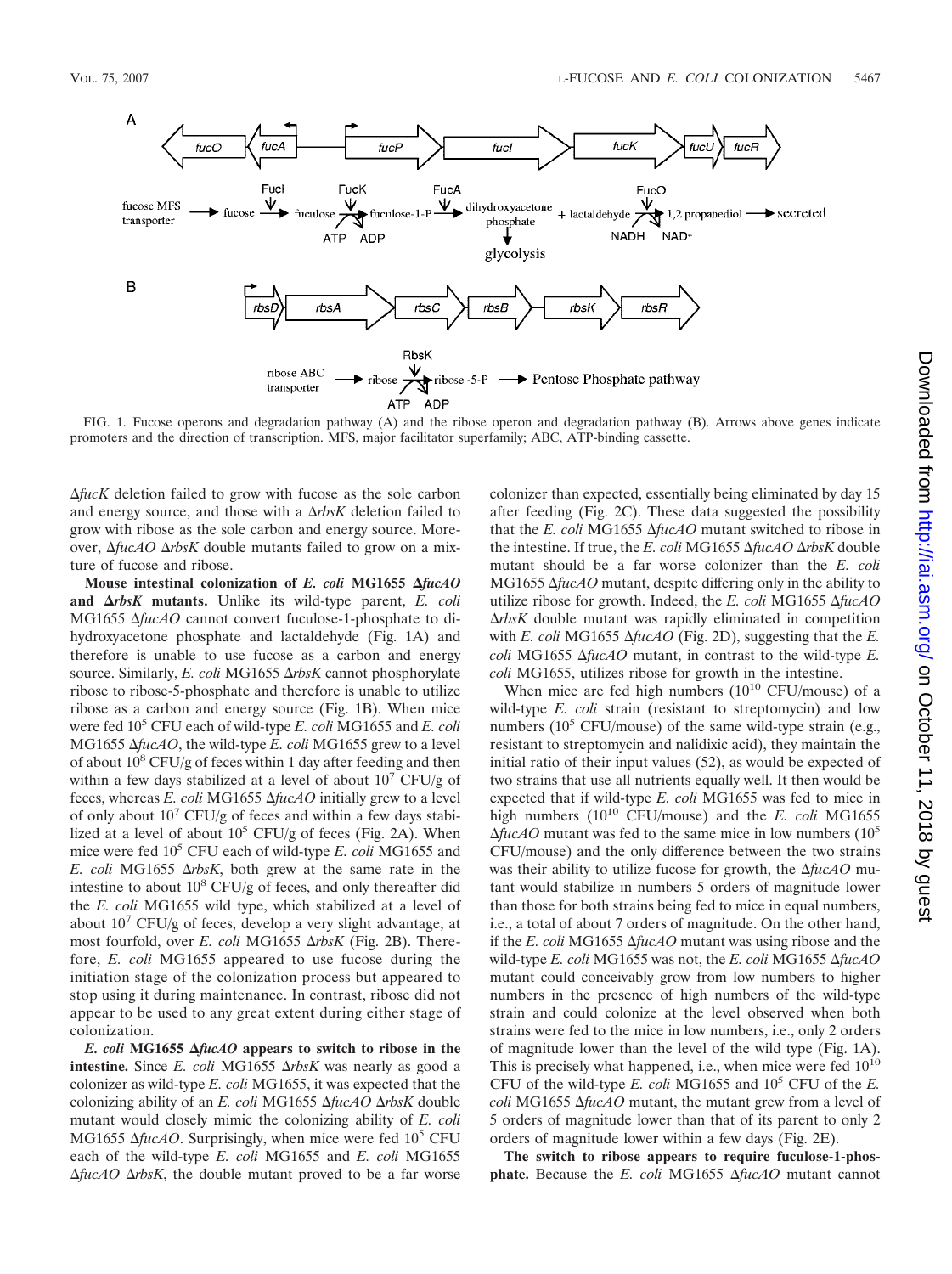

FIG. 2. Colonization of the mouse intestine by *E. coli* MG1655  $\Delta fucAO$ , *E. coli* MG1655  $\Delta rbsK$ , and *E. coli* MG1655  $\Delta fucAO$   $\Delta rbsK$ . Sets of three mice were fed 10<sup>5</sup> CFU of *E. coli* MG1655  $(\blacksquare)$  and 10<sup>5</sup> CFU of MG1655  $\Delta$ *fucAO* (O) (A); 10<sup>5</sup> CFU of *E. coli* MG1655 ( $\blacksquare$ ) and 10<sup>5</sup> CFU of *E. coli* MG1655  $\Delta rbsK$  (O) (B); 10<sup>5</sup> CFU of *E. coli* MG1655 ( $\blacksquare$ ) and 10<sup>5</sup> CFU of *E. coli* MG1655  $\Delta fucAO \Delta rbsK$  (O) (C); 10<sup>5</sup> CFU of *E. coli*  $MG1655 \Delta \text{fuc}$  *AO* ( $\blacksquare$ ) and  $10^5$  CFU of *E. coli* MG1655  $\Delta \text{fuc}$  *ArbsK* ( $\bigcirc$ ) (D); and  $10^{10}$  CFU of *E. coli* MG1655 ( $\blacksquare$ ) and  $10^5$  CFU of *E. coli*  $MG1655 \Delta \hat{f} \mu cAO$  (O) (E). At the indicated times, fecal samples were homogenized, diluted, and plated as described in Materials and Methods. Bars representing standard errors of the log<sub>10</sub> means of CFU per gram of feces for six mice are presented for each time point except for panels A and B, for which data from 12 mice are presented. Each colonization curve has the specific strain genotype immediately above or below it. wt, wild-type *E. coli* MG1655.

convert fuculose-1-phosphate to dihydroxyacetone phosphate and lactaldehyde (8) and because fuculose-1-phosphate is required for induction of the *fucPIKUR* operon (4), *E. coli* MG1655  $\Delta$ fucAO most likely accumulates fuculose-1-phosphate in the presence of fucose. Since the *E. coli* MG1655 -*fucAO* mutant appeared to be using ribose for growth in the intestine, the question was whether the switch to ribose requires the presence of fuculose-1-phosphate. An *E. coli*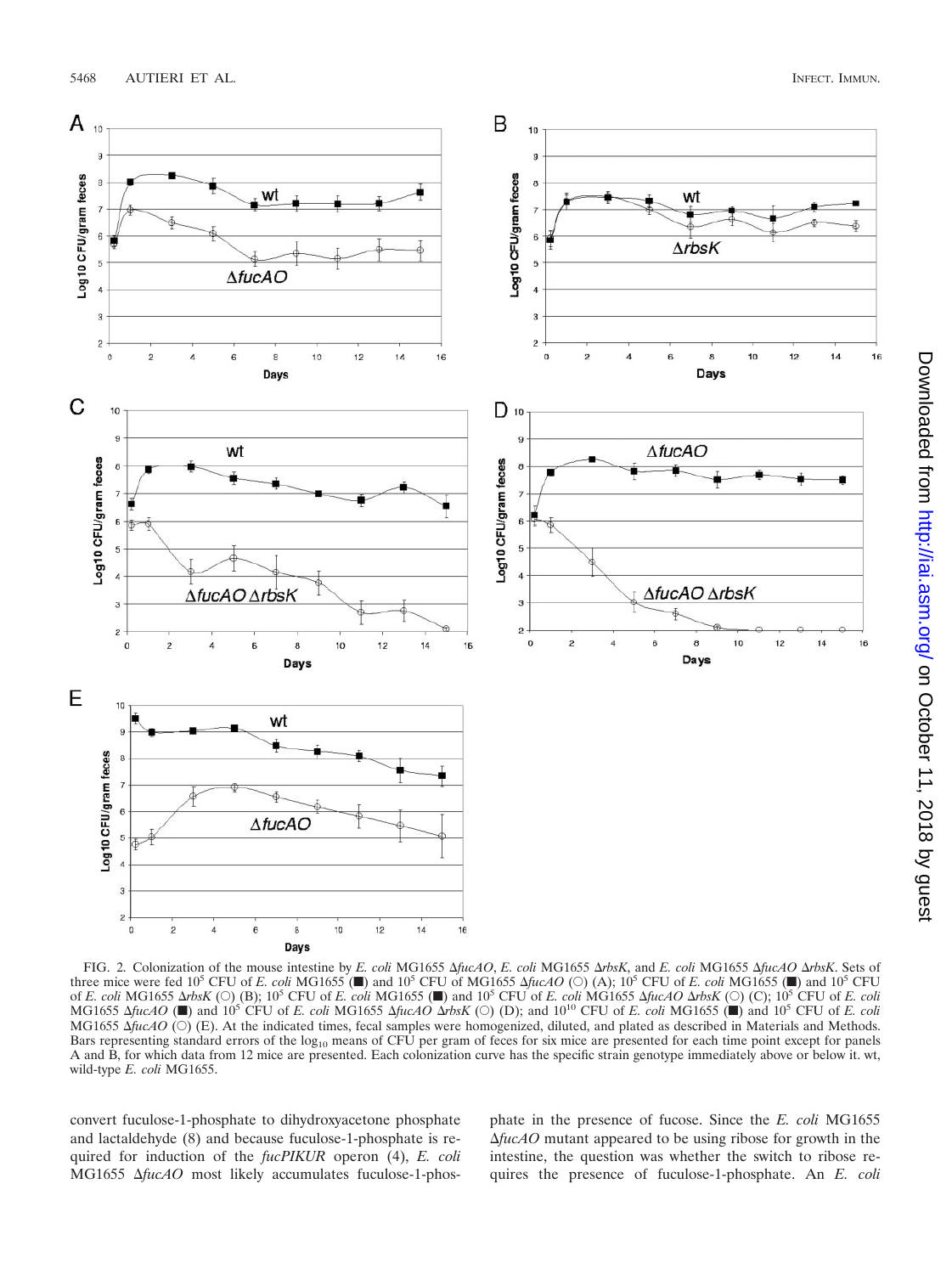

FIG. 3. Colonization of the mouse intestine by *E. coli* MG1655  $\Delta fucK$ . Sets of three mice were fed 10<sup>5</sup> CFU of *E. coli* MG1655 ( $\blacksquare$ ) and 10<sup>5</sup> CFU of MG1655  $\Delta$ fucK (O) (A) or  $10^{10}$  CFU of *E. coli* MG1655 ( $\blacksquare$ ) and  $10^5$  CFU of *E. coli* MG1655  $\Delta$ fucK (O) (B). At the indicated times, fecal samples were homogenized, diluted, and plated as described in Materials and Methods. Bars representing standard errors of the log<sub>10</sub> means of CFU per gram of feces for 12 mice are presented for each time point in panel A and for 6 mice in panel B. Each colonization curve has the specific strain genotype immediately above or below it. wt, wild-type *E. coli* MG1655.

MG1655  $\Delta$ *fucK* mutant, which is defective in the phosphorylation of fuculose to fuculose-1-phosphate (Fig. 1A), was employed to address this question. When mice were fed 10<sup>5</sup> CFU each of wild-type *E. coli* MG1655 and *E. coli* MG1655  $\Delta$ fucK, the mutant colonized at most fivefold below the level of its wild-type parent (Fig. 3A). When the *E. coli* MG1655  $\Delta$ fucK mutant was fed to mice at 10<sup>5</sup> CFU/mouse and wild-type *E. coli* MG1655 was simultaneously fed at  $10^{10}$  CFU/mouse, the *E*. *coli* MG1655  $\Delta$ *fucK* mutant was eliminated (Fig. 3B). Therefore, the *E. coli* MG1655  $\Delta$ *fucK* mutant does not use ribose, and neither does it switch to any other nutrient in the intestine to allow it to grow up in the presence of high numbers of wild-type *E. coli* MG1655. Moreover, since the only difference between the *E. coli* MG1655 Δ*fucK* mutant and the *E. coli* MG1655  $\Delta$ *fucAO* mutant is the inability of the *E. coli* MG1655 -*fucK* mutant to accumulate fuculose-1-phosphate, i.e., neither mutant is able to make dihydroxyacetone phosphate and lactaldehyde (Fig. 1A), it would appear that the switch of *E. coli* MG1655  $\Delta$ *fucAO* to ribose in the intestine requires the accumulation of fuculose-1-phosphate.

**Fucose stimulates the utilization of ribose for growth by** *E.*  $\text{coll } \text{MG}1655 \text{ } \Delta \text{fuc}4O$  in vitro but not for growth by *E. coli* **MG1655**  $\Delta$ fucK. Since it appeared that fucose stimulates utilization of ribose by *E. coli* MG1655  $\Delta$ *fucAO* in the intestine, growth experiments were performed to determine whether fucose could stimulate utilization of ribose by *E. coli* MG1655  $\Delta$ *fucAO* in vitro. *E. coli* MG1655  $\Delta$ *fucAO* and *E. coli* MG1655  $\Delta$ *fucK* were grown in M9 minimal medium in the presence of 0.05% fucose, 0.15% ribose, and a mixture of 0.05% fucose and 0.15% ribose. As expected, neither strain grew with fucose as the sole carbon and energy source (Fig. 4). However, fucose stimulated more rapid growth of *E. coli* MG1655  $\Delta$ fucAO on ribose (Fig. 4A) but had no effect on the rate of growth of *E. coli* MG1655  $\Delta$ *fucK* on ribose (Fig. 4B). That the stimulation of ribose utilization required a functional *rbsK* gene was shown by the fact that the *E. coli* MG1655 Δ*fucAO* ΔrbsK mutant failed to grow on ribose in the presence

or absence of fucose (data not shown). Collectively, these in vitro data support the idea that it is accumulation of fuculose-1-phosphate that stimulates growth of *E. coli* MG1655  $\Delta$ fucAO on ribose in the mouse intestine.

**Fucose has no effect on utilization of** *N***-acetylglucosamine, but it inhibits the utilization of galactose and mannose for growth by** *E. coli* **MG1655** *fucAO* **in vitro.** Both *E. coli* MG1655  $\Delta$ *fucK* and *E. coli* MG1655  $\Delta$ *fucAO* are unable to use fucose for growth, but *E. coli* MG1655  $\Delta$ *fucAO* switches to ribose in the intestine, whereas the switch to ribose is not made by *E. coli* MG1655  $\Delta$ *fucK.* Why then is *E. coli* MG1655  $\Delta$ *fucK* a better colonizer than *E. coli* MG1655  $\Delta$ *fucAO* when each is in competition with wild-type *E. coli* MG1655 (compare Fig. 2A to 3A)? One possibility was that while accumulation of fuculose-1-phosphate in *E. coli* MG1655 Δ*fucAO* stimulates utilization of ribose, it might simultaneously inhibit utilization of other sugars. Growth experiments analogous to those described for the effect of fucose on ribose utilization also were performed to determine the effect of fucose on utilization of *N*-acetylglucosamine, galactose, and mannose for growth by *E. coli* MG1655 Δ*fucAO* and *E. coli* MG1655 Δ*fucK* in vitro. Indeed, although 0.05% fucose had no effect on the utilization of 0.15% *N*-acetylglucosamine by *E. coli* MG1655  $\Delta$ fucAO in vitro (Fig. 5A), it greatly reduced the utilization of both galactose and mannose (Fig. 5B and C). In contrast, utilization of *N*-acetylglucosamine, galactose, and mannose was unaltered by fucose in the *E. coli* MG1655  $\Delta$ *fucK* mutant (data not shown). It therefore seems likely that *E. coli* MG1655 Δ*fucAO* is a worse colonizer than *E. coli* MG1655  $\Delta$ *fucK*, despite using ribose more efficiently, because accumulation of fuculose-1 phosphate inhibits its ability to compete for other sugars that are normally used for growth in the intestine.

**Fucose stimulates ribose utilization for growth by wild-type** *E. coli* **MG1655 in vitro.** In vitro growth experiments also were performed to determine whether fucose could stimulate utilization of ribose by wild-type *E. coli* MG1655 in vitro. In this case, it was necessary to use a concentration of fucose that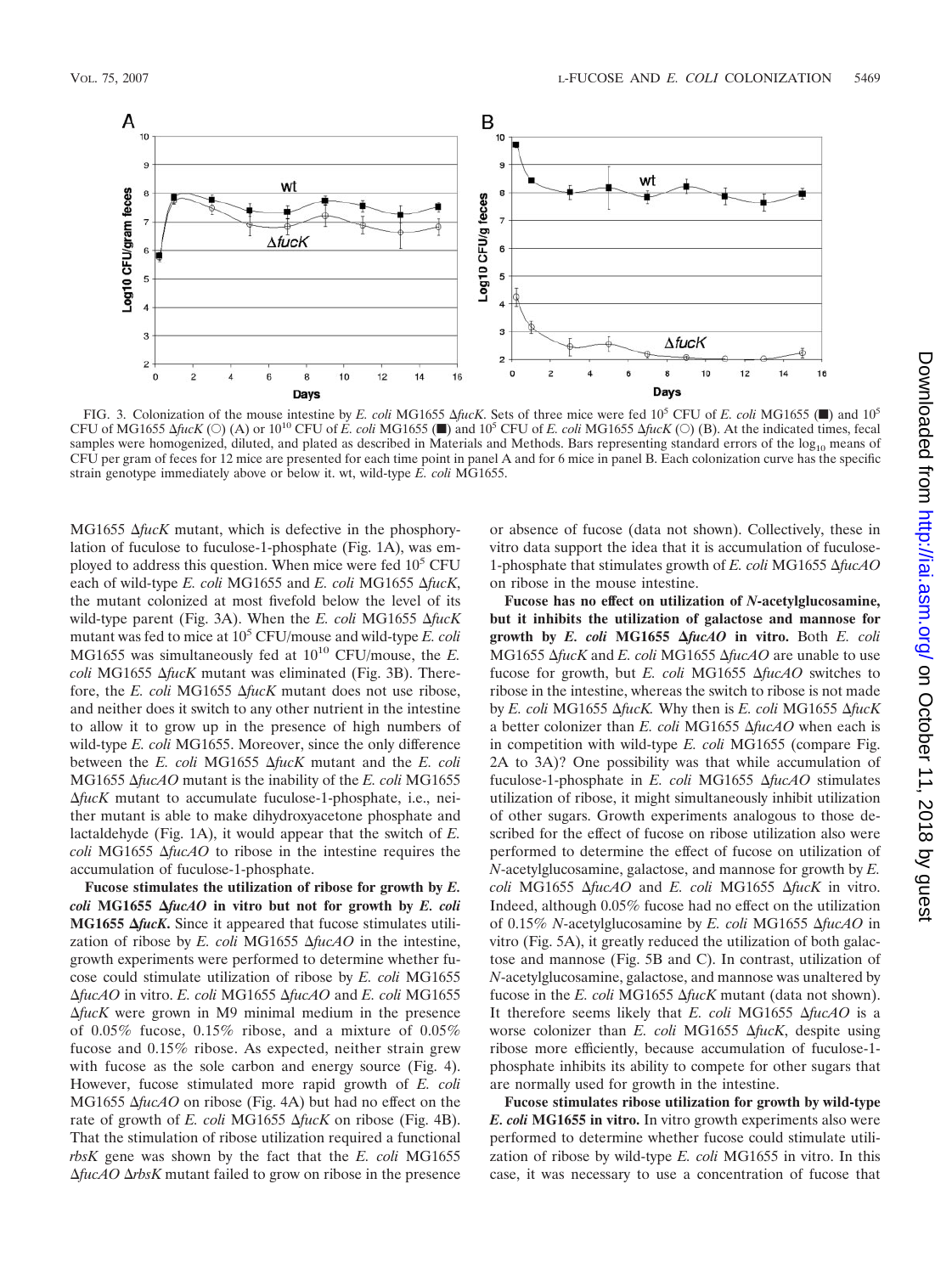

FIG. 4. Growth of *E. coli* MG1655  $\Delta \text{fuc}$ *AO* (A) and *E. coli* MG1655  $\Delta \text{fuc}$ *K* (B) in M9 minimal medium in the presence of 0.05% (wt/wt) fucose  $(m)$ , 0.15% (wt/wt) ribose  $(\bullet)$ , or a mixture of 0.05% (wt/wt) fucose and 0.15% (wt/wt) ribose (O). *E. coli* MG1655  $\Delta \text{fuc}$  and *E. coli* MG1655 -*fucK* were grown in M9 minimal medium containing glycerol (0.2%, wt/wt), washed, and resuspended in M9 minimal medium containing the appropriate sugars (see Materials and Methods). Incubation was at 37°C with aeration.  $A_{600}$  readings at the indicated times are presented. Growth experiments were performed at least three times. The results of typical experiments are shown.

would not allow *E. coli* MG1655 to grow but might still stimulate ribose utilization. Therefore, *E. coli* MG1655 was grown in the presence of 0.005% fucose, 0.15% ribose, or a mixture of 0.005% fucose and 0.15% ribose. Wild-type *E. coli* MG1655 did not grow in the presence of 0.005% fucose, but 0.005% fucose did stimulate the utilization of ribose by wild-type *E. coli* MG1655 (Fig. 6). It therefore appears that stimulation of ribose utilization by fucose also can occur in wild-type *E. coli* MG1655 at fucose concentrations too low to allow growth, suggesting the possibility that under the right conditions, fucose could signal wild-type *E. coli* MG1655 to utilize ribose in the intestine.

*E. coli* **Nissle 1917** *fucAO* **also switches to ribose in the intestine.** Experiments were conducted to determine whether the switch to ribose in the intestine by *E. coli* MG1655 Δ*fucAO* was an isolated case or whether other *E. coli* strains carry out the switch. *E. coli* Nissle 1917 is a commensal strain that has been used successfully as a probiotic agent to treat gastrointestinal infections in humans since the early 1920s (50). Like *E. coli* MG1655  $\Delta$ *fucAO*, an *E. coli* Nissle 1917  $\Delta$ *fucAO* mutant colonized at a level about 2 orders of magnitude less than that of its wild-type parent when  $10<sup>5</sup>$  CFU of each strain was fed to mice (Table 1). Also like *E. coli* MG1655 Δrbs*K*, an *E. coli* Nissle 1917  $\Delta r$ bsK mutant colonized at a level of only about fourfold lower than that of its wild-type parent when  $10<sup>5</sup>$  CFU of each strain was fed to mice (Table 1). In addition, an *E. coli* Nissle 1917  $\Delta$ *fucAO*  $\Delta$ *rbsK* mutant colonized at a level of about 5 orders of magnitude lower than that of its wild-type parent when  $10<sup>5</sup>$  CFU of each strain was fed to mice, i.e., greater than 2 orders of magnitude lower than expected (Table 1). Furthermore, when mice were fed 10<sup>10</sup> CFU of wild-type *E. coli* Nissle 1917 and  $10^5$  CFU of the *E. coli* Nissle 1917  $\Delta$ *fucAO* mutant, the mutant grew from a level of 5 orders of magnitude lower than that of its parent to between 1.5 and 2 orders of magnitude lower within a few days (Table 1). Therefore, like *E. coli* MG1655  $\Delta$ *fucAO*, the *E. coli* Nissle 1917  $\Delta$ *fucAO* mutant appears to use ribose for growth in the intestine.

Mice also were fed 10<sup>5</sup> CFU each of wild-type *E. coli* Nissle 1917 and an *E. coli* Nissle 1917  $\Delta$ *fucK* mutant. The *E. coli* Nissle 1917  $\Delta$ *fucK* mutant colonized at a level of between 1 and 2 orders of magnitude lower than that of the wild-type strain (Table 1). In addition, when mice were fed  $10^{10}$  CFU of wildtype *E. coli* Nissle 1917 and 105 CFU of *E. coli* Nissle 1917 Δ*fucK*, the *E. coli* Nissle 1917 Δ*fucK* mutant was essentially eliminated (Table 1). Collectively, these data suggest that the *E. coli* Nissle 1917  $\Delta$ *fucK* mutant does not switch to ribose in the intestine and that, like the *E. coli* MG1655  $\Delta$ *fucAO* mutant, the *E. coli* Nissle 1917 Δ*fucAO* mutant switches to ribose for growth in the intestine, mediated by the accumulation of fuculose-1-phosphate.

**Fucose stimulates the utilization of ribose by wild-type** *E. coli* **Nissle 1917 and by** *E. coli* **Nissle 1917** *fucAO* **for growth in vitro.** Growth experiments were performed to determine whether fucose could stimulate utilization of ribose in the *E. coli* Nissle 1917 Δ*fucAO* mutant in vitro. The *E. coli* Nissle 1917  $\Delta$ *fucAO* mutant and the *E. coli* Nissle 1917  $\Delta$ *fucK* mutant were grown in vitro in the presence of 0.05% fucose, 0.15% ribose, and 0.05% fucose plus 0.15% ribose. As expected, neither strain grew on fucose as the sole carbon and energy source. However, fucose was able to induce more rapid growth of *E. coli* Nissle 1917  $\Delta$ *fucAO* on ribose (Fig. 7A). Fucose did not induce more rapid growth of the *E. coli* Nissle 1917  $\Delta$ *fucK* mutant on ribose (Fig. 7B). Moreover, fucose had no effect on *N*-acetylglucosamine utilization but inhibited both mannose and galactose utilization in the *E. coli* Nissle 1917  $\Delta$ *fucAO* mutant (data not shown). Fucose had no effect on *N*-acetylglucosamine, galactose, or mannose utilization by *E. coli* Nissle 1917  $\Delta$ *fucK* (data not shown). It therefore appears that as in the case of *E. coli* MG1655, accumulation of fuculose-1-phosphate induces more rapid growth of the commensal *E. coli* Nissle 1917  $\Delta$ *fucAO* mutant on ribose in vitro, has no effect on *N*-acetylglucosamine utilization, and inhibits both galactose and mannose utilization. Finally, wild-type *E. coli* Nissle 1917 was grown in the presence of 0.005% fucose, 0.15% ribose, or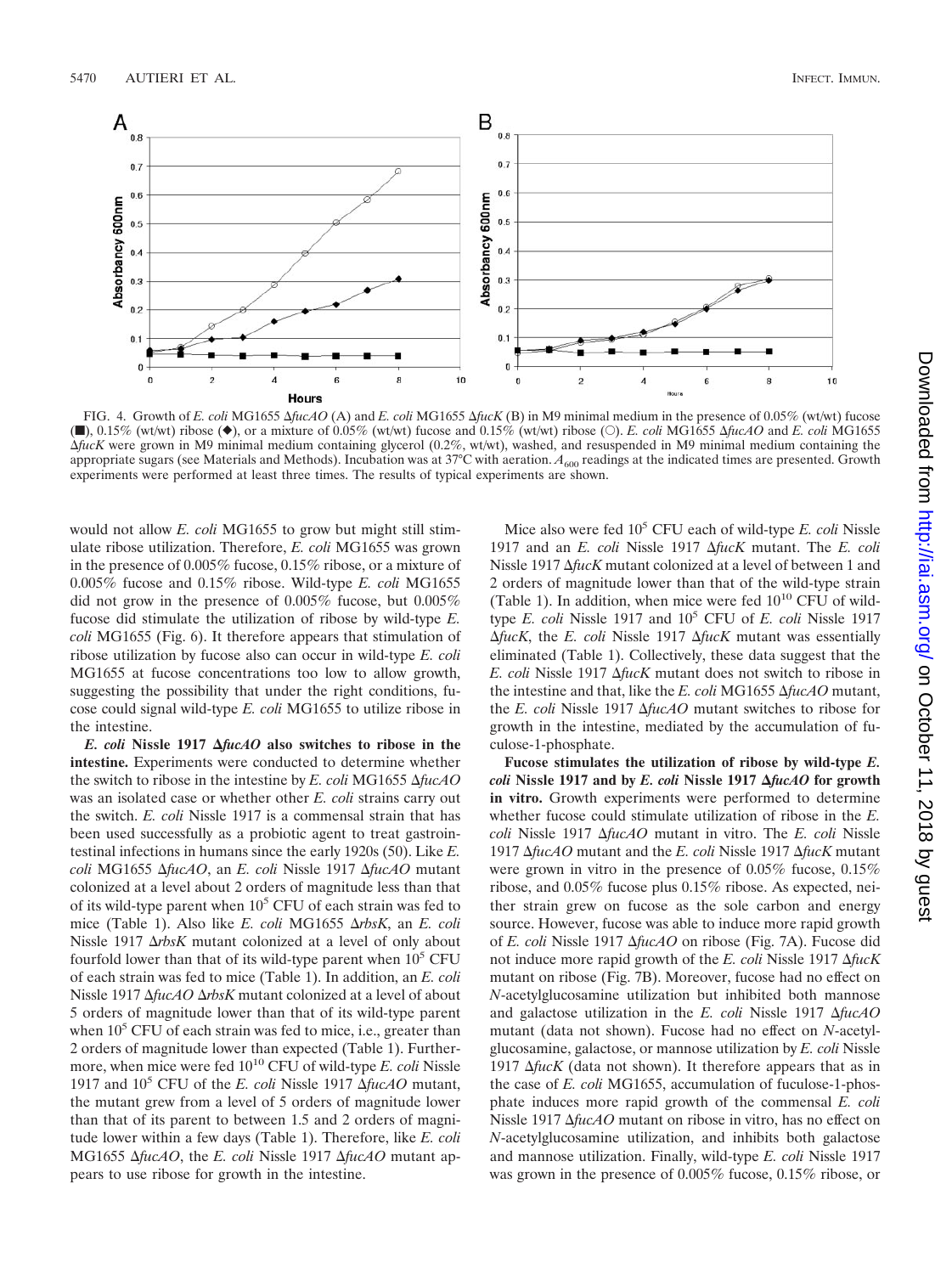

FIG. 5. Growth of *E. coli* MG1655  $\Delta fucAO$  in M9 minimal medium in the presence of 0.05% (wt/wt) fucose ( $\blacksquare$ ), 0.15% (wt/wt) *N*acetylglucosamine  $(\blacklozenge)$ , or a mixture of 0.05% (wt/wt) fucose and 0.15% (wt/wt) *N*-acetylglucosamine ( $\bigcirc$ ) (A); 0.05% (wt/wt) fucose ( $\blacksquare$ ), 0.15% (wt/wt) mannose ( $\bullet$ ), or a mixture of 0.05% (wt/wt) fucose and 0.15% (wt/wt) mannose (O) (B); and 0.05% (wt/wt) fucose ( $\blacksquare$ ), 0.15% (wt/wt) galactose ( $\blacklozenge$ ), or a mixture of 0.05% (wt/wt) fucose and 0.15% (wt/wt) galactose (O) (C). *E. coli* MG1655  $\Delta \hat{f} \iota c \Delta \hat{O}$  was grown in M9 minimal medium containing glycerol (0.2%, wt/wt), washed, and resuspended in M9 minimal medium containing the appropriate sugars (see Materials and Methods). Incubation was at 37°C with aeration.  $A_{600}$  readings at the indicated times are presented. Growth experiments were performed at least three times. The results of typical experiments are shown.

a mixture of 0.005% fucose and 0.15% ribose. Again, like *E. coli* MG1655, the wild-type *E. coli* Nissle 1917 did not grow in the presence of 0.005% fucose, but 0.005% fucose did stimulate its use of ribose (Fig. 7C).

#### **DISCUSSION**

It is becoming increasingly clear that in the face of competition from a complex microflora, *E. coli* simultaneously uses several, presumably limiting, sugars for growth in the mouse intestine, including D-gluconate, *N*-acetyl-D-glucosamine, D-glucuronate, and sialic acid (7, 10, 30, 31). The simultaneous use of several sugars for growth is not unprecedented. In fact, *E. coli* has been shown to utilize D-glucose, D-galactose, Dmaltose, D-ribose, L-arabinose, and D-fructose simultaneously in a chemostat under carbon-limiting conditions (32). It also appears that *E. coli* is capable of preparing itself for the appearance of alternative carbon sources when growing under glucose-limiting conditions or when utilizing acetate as the sole carbon source (18, 44). Thus, DNA microarray analysis has shown that when *E. coli* was grown in a chemostat under glucose-limiting conditions, genes associated with the maltose and galactose operons were up-regulated relative to batch cultures grown under conditions in which glucose was not limited (18). Similarly, with acetate as the sole carbon source, genes encoding transporters for galactose, ribose, and *N*-acetylglucosamine were up-regulated relative to growth with glucose as the sole carbon source (44). Moreover, using Biolog AN MicroPlate respiration analysis, it has recently been shown that when *E. coli* MG1655 was grown in a chemostat under glucoselimiting conditions, despite the absence of inducers a wide variety of catabolic functions were derepressed (26).

There are two divergently transcribed operons for fucose utilization in *E*. *coli* (Fig. 1A), the *fucPIKUR* operon, which takes fucose to fuculose-1-phosphate, and the *fucAO* operon, which takes fuculose-1-phosphate to dihydroxyacetone phosphate and lactaldehyde (8). Fuculose-1-phosphate is the effector of induction of both fucose operons through the FucR activator protein (4, 8, 9). In the present study, evidence is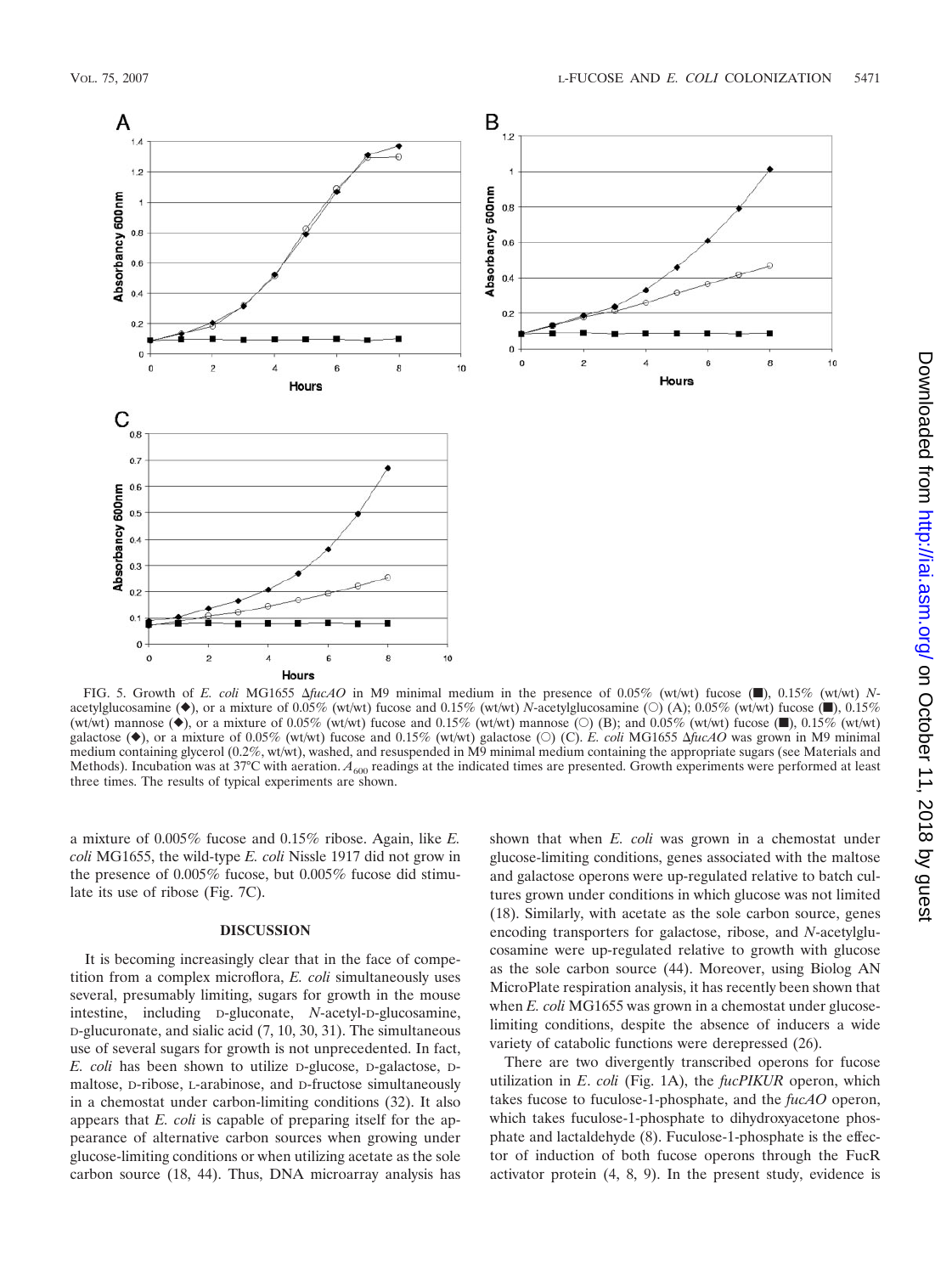

FIG. 6. Growth of wild-type *E. coli* MG1655 in M9 minimal medium in the presence of  $0.005\%$  (wt/wt) fucose ( $\blacksquare$ ),  $0.15\%$  (wt/wt) ribose  $(\blacklozenge)$ , or a mixture of 0.005% (wt/wt) fucose and 0.15% (wt/wt) ribose  $(O)$ . Wild-type *E. coli* MG1655 was grown in M9 minimal medium containing glycerol (0.2%, wt/wt), washed, and resuspended in M9 minimal medium containing the appropriate sugars (see Materials and Methods). Incubation was at 37°C with aeration.  $A_{600}$  readings at the indicated times are presented. Growth experiments were performed at least three times. The results of typical experiments are shown.

presented suggesting that accumulation of fuculose-1-phosphate through induction of the *fucPIKUR* operon in two commensal strains, *E. coli* MG1655 Δ*fucAO* and *E. coli* Nissle 1917  $\Delta$ *fucAO*, stimulates growth on ribose both in the intestine and in vitro. However, in a *fucAO* mutant, in addition to accumulation of fuculose-1-phophate, it would be expected that the fuculose transporter (FucP) encoded by *fucP*, the FucR activator protein encoded by *fucR*, and the L-fucose mutarotase encoded by *fucU* also would accumulate. It recently has been reported (49) that the L-fucose mutarotase can convert  $\beta$ -Dpyranoribose, the form transported into the cell, to  $\alpha$ -D-ribofuranose (49).  $\alpha$ -D-Ribofuranose is required for ribose catabolism (40). It also has recently been reported that D-fructose possibly can enter an *E. coli fucA* mutant via FucP (29). If ribose were to enter  $\Delta f \mu c A O$  cells via FucP, it then could induce the ribose operon. In this case and in the case of the mutarotase, the fuculose-1-phosphate would be necessary only for inducing the *fucPIKUR* operon. Whether the L-fucose permease and/or the L-fucose mutarotase is involved in stimulation of ribose utilization is presently under investigation.

At the present time, it is not clear how or if fuculose-1 phosphate is involved either by itself or as an effector in combination with a regulatory protein in inducing the *rbsDABCKR* operon. It is possible that accumulated fuculose-1-phosphate acts as an effector of FucR to directly activate or release repression of transcription of the *rbsDABCKR* operon. In *Bacteroides thetaiotaomicron*, L-fucose has been implicated through its FucR protein, which is unrelated to the *E. coli* FucR protein, to both induce the fucose operon and, along with FucR, to corepress an as-yet unidentified locus named *cps* (control of signal production) that may be responsible for inducing the mammalian host to make hydrolysable fucosylated glycans (24). Moreover, it has been shown that transcription of the ribose operon is repressed by XylR, the xylose regulator, in the

presence of xylose (27). It is therefore not farfetched to suggest the possibility that in commensal *E. coli* strains fuculose-1 phosphate and FucR also regulate more than one operon. It also is possible that fuculose-1-phosphate interacts with the RbsR repressor protein or an as-yet unidentified protein to relieve repression of the ribose operon. Finally, it is possible that fuculose-1-phosphate is involved in opening a gate for ribose entry into the cells via a preexisting RbsABC transporter or in allosterically activating more of the ribose gene products.

It appears that accumulation of fuculose-1-phosphate inhibits growth of both *E. coli* MG1655  $\Delta$ *fucAO* and *E. coli* Nissle 1917  $\Delta$ *fucAO* on mannose and galactose. This finding is not unexpected; i.e., it is well known that intracellular accumulation of sugar phosphates is inhibitory to *E. coli* growth, although the reasons remain unclear (6, 11, 13, 16, 17, 56). However, in view of the fact that sugar phosphates normally inhibit growth, it is unexpected that accumulation of fuculose-1-phosphate would stimulate growth of *E. coli* MG1655  $\Delta$ fucAO and *E. coli* Nissle 1917  $\Delta$ *fucAO* on ribose. Nevertheless, stimulation of ribose utilization by fuculose-1-phosphate appears to be a normal physiological process; i.e., fucose at a concentration too low to allow growth (0.005%) stimulated ribose utilization in both wild-type *E. coli* MG1655 and wild-type *E. coli* Nissle 1917 in vitro (Fig. 6 and 7C). In this context, although both fucose operons are activated by FucR in the presence of fuculose-1-phosphate (4, 9), it is possible that at low fucose concentrations the *fucPIKUR* operon is more highly expressed than the *fucAO* operon in wild-type *E. coli* MG1655, which could result in the accumulation of fuculose-1-phosphate. In fact, the two fucose operons can be expressed differentially (45, 57). The finding that low levels of fucose signal the wild-type strains to grow more rapidly on ribose raises the possibility that it also occurs in the intestine, perhaps in a minor niche. Such wild-type subpopulations presumably would be at the level of the population size of the Δ*fucAO* mutants in the presence of the wild-type strains, i.e., 100-fold below the

TABLE 1. Mouse intestinal colonization of *E. coli* Nissle 1917 mutants relative to that of wild-type *E. coli* Nissle 1917

| Sugar                                                                                                                            | Defect in<br>mutant                                                                                                                         | Input <sup><math>a</math></sup>                                                                            | Difference between $log_{10}$<br>CFU of the wild type and<br>$log_{10}$ CFU mutant on day:             |                                                                                                      |
|----------------------------------------------------------------------------------------------------------------------------------|---------------------------------------------------------------------------------------------------------------------------------------------|------------------------------------------------------------------------------------------------------------|--------------------------------------------------------------------------------------------------------|------------------------------------------------------------------------------------------------------|
|                                                                                                                                  |                                                                                                                                             |                                                                                                            | 3                                                                                                      | 9                                                                                                    |
| Fuccose <sup>b</sup><br>$Ribose^b$<br>Fucose, ribose <sup>b</sup><br>$Fuccose^b$<br>Fuccose <sup>c</sup><br>Fuccose <sup>c</sup> | $\Delta$ fucAO<br>$\Delta r$ bs $K$<br>$\Delta$ fucAO $\Delta$ rbs $K$<br>$\Delta\mathit{fucK}$<br>$\Delta$ fucAO<br>$\Delta \textit{fucK}$ | $0.13 \pm 0.15$<br>$0.18 \pm 0.15$<br>$0.27 \pm 0.33$<br>$0.22 \pm 0.18$<br>$4.7 \pm 0.6$<br>$4.5 \pm 0.5$ | $2.6 \pm 0.5$<br>$0.03 \pm 0.08$<br>$2.6 \pm 0.4$<br>$0.60 \pm 0.15$<br>$1.3 \pm 0.3$<br>$5.1 \pm 0.4$ | $2.3 \pm 0.2$<br>$0.45 \pm 0.23$<br>$4.7 \pm 0.4$<br>$1.3 \pm 0.1$<br>$1.7 \pm 0.2$<br>$5.5 \pm 0.3$ |

 $a$  Input values represent the mean of the  $log_{10}$  CFU of the *E. coli* Nissle 1917 mutant subtracted from the log<sub>10</sub> CFU of the wild-type *E. coli* Nissle 1917 ( $\pm$  the log<sub>10</sub> standard errors of the means) fed to six mice.

Mice were fed  $10^5$  CFU each of an *E. coli* Nissle 1917 mutant and its wild-type parent. Mice were transferred to fresh cages every day, and feces no older than 24 h were assayed every other day for 15 days. At each time point, for each mouse the  $log_{10}$  CFU/gram of feces for the mutant was subtracted from the  $\log_{10}$  CFU/gram of feces for the wild type. The  $\log_{10}$  mean of the difference  $\pm$  the  $\log_{10}$  standard error of the mean of day 3 and day 9 fecal data from at least 6 mice are shown.

 $c$  The same procedure as that described in footnote  $b$  was followed, except that mice were fed  $10^5$  CFU of an *E. coli* Nissle 1917 mutant and  $10^{10}$  CFU of its wild-type parent.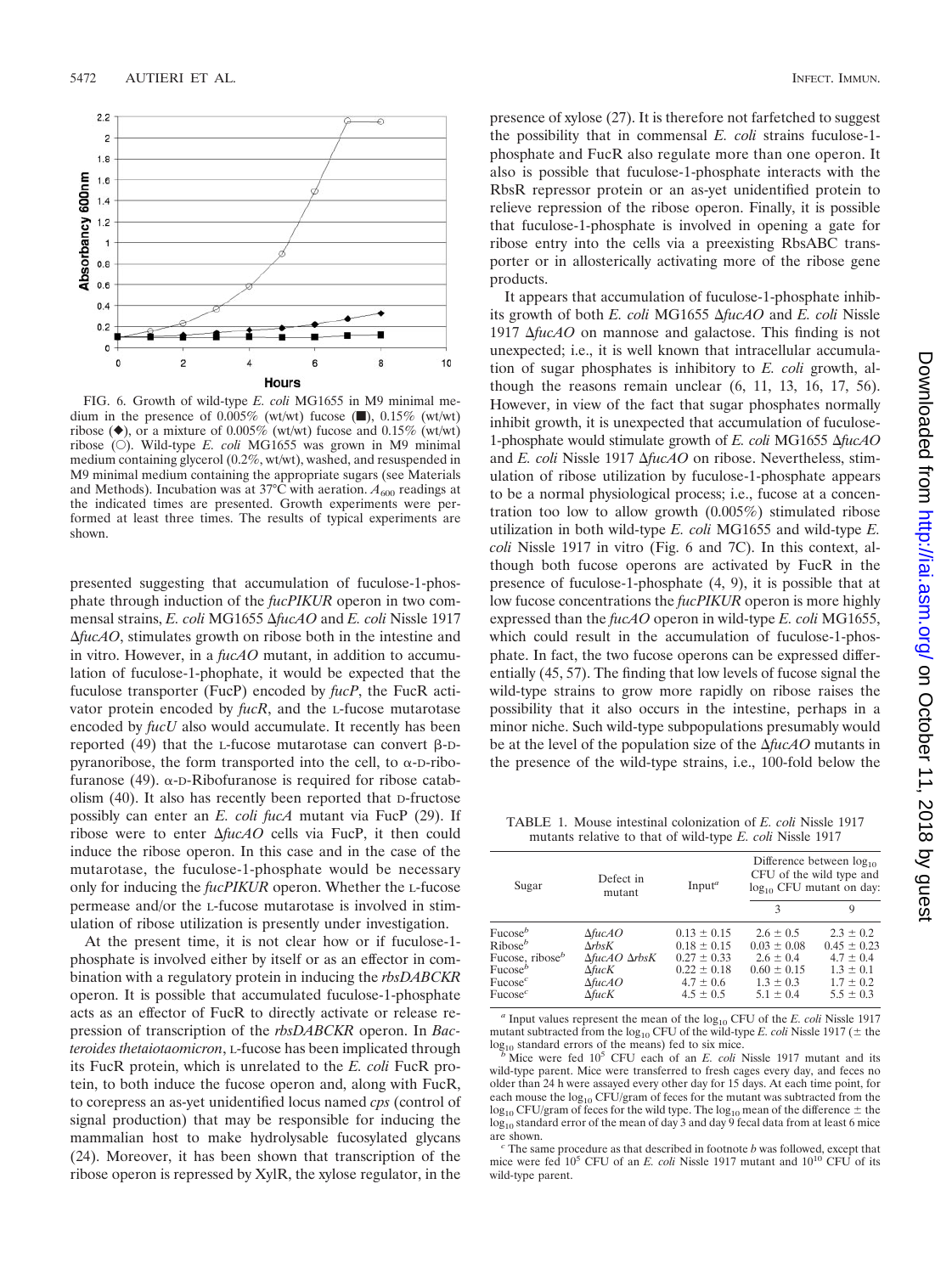

FIG. 7. Growth of *E. coli* Nissle 1917  $\Delta fucAO$  in M9 minimal medium in the presence of 0.05% (wt/wt) fucose ( $\blacksquare$ ), 0.15% (wt/wt) ribose  $(\blacklozenge)$ , or a mixture of 0.05% (wt/wt) fucose and 0.15% (wt/wt) ribose (O) (A); growth of *E. coli* Nissle 1917  $\Delta fucK$  in M9 minimal medium in the presence of 0.05% (wt/wt) fucose  $(\blacksquare)$ , 0.15% (wt/wt) ribose  $(\blacklozenge)$ , or a mixture of 0.05% (wt/wt) fucose and 0.15% (wt/wt) ribose  $(\bigcirc)$  (B); and growth of wild-type *E. coli* Nissle 1917 in M9 minimal medium in the presence of 0.005% (wt/wt) fucose  $(\blacksquare)$ , 0.15% (wt/wt) ribose  $(\blacklozenge)$ , or a mixture of 0.005% (wt/wt) fucose and 0.15% (wt/wt) ribose ( $\circ$ ) (C). Strains were grown in M9 minimal medium containing glycerol (0.2%, wt/wt), washed, and resuspended in M9 minimal medium containing the appropriate sugars (see Materials and Methods). Incubation was at 37°C with aeration. *A*<sup>600</sup> readings at the indicated times are presented. Growth experiments were performed at least three times. The results of typical experiments are shown.

wild-type population (Fig. 2E), and would go unnoticed in routine colonization experiments. Experiments designed to test this possibility are currently in progress.

The finding that *E. coli* MG1655 Δ*fucAO* and *E. coli* Nissle 1917  $\Delta$ *fucAO* mutants switch to ribose in the intestine because they accumulate fuculose-1-phosphate not only supports the nutrient-niche theory but also has far-reaching implications with respect to the stability of the commensal flora in the intestine. *E. coli* and presumably other members of the intestinal microflora use several limiting nutrients simultaneously for growth  $(7, 10, 30, 31, 37)$ , but how any member of the microflora chooses the specific nutrients to use at any one time among those available to it is largely unknown. The data presented here suggest that the intracellular pool size of a metabolic intermediate involved in the metabolism of one nutrient plays a role in this process by signaling *E. coli* to rapidly switch to a second unrelated nutrient for growth. Thus, it is possible that a variety of metabolic intermediates comprise a tier of

regulation designed for *E. coli* and perhaps other members of the microflora to more efficiently utilize the available limiting multiple nutrients to maintain growth rates sufficient to avoid washout from the intestine.

#### **ACKNOWLEDGMENTS**

This research was supported by Public Health Service grant AI 48945 to T.C. and P.S.C.

We are grateful to Shelley Brown for excellent technical assistance.

#### **REFERENCES**

- 1. **Allan, A.** 1981. Structure and function of gastrointestinal mucus, p. 637–639. *In* L. R. Johnson (ed.), Physiology of the gastrointestinal tract. Raven Press, New York, NY.
- 2. **Anderson, J. D., W. A. Gillespie, and M. H. Richmond.** 1973. Chemotherapy and antibiotic-resistance transfer between enterobacteria in the human gastro-intestinal tract. J. Med. Microbiol. **6:**461–473.
- 3. **Atuma, C., V. Strugala, A. Allen, and L. Holm.** 2001. The adherent gastrointestinal mucus gel layer: thickness and physical state in vivo. Am. J. Physiol. Gastrointest. Liver Physiol. **280:**G922–G929.
- 4. **Bartkus, J. M., and R. P. Mortlock.** 1986. Isolation of a mutation resulting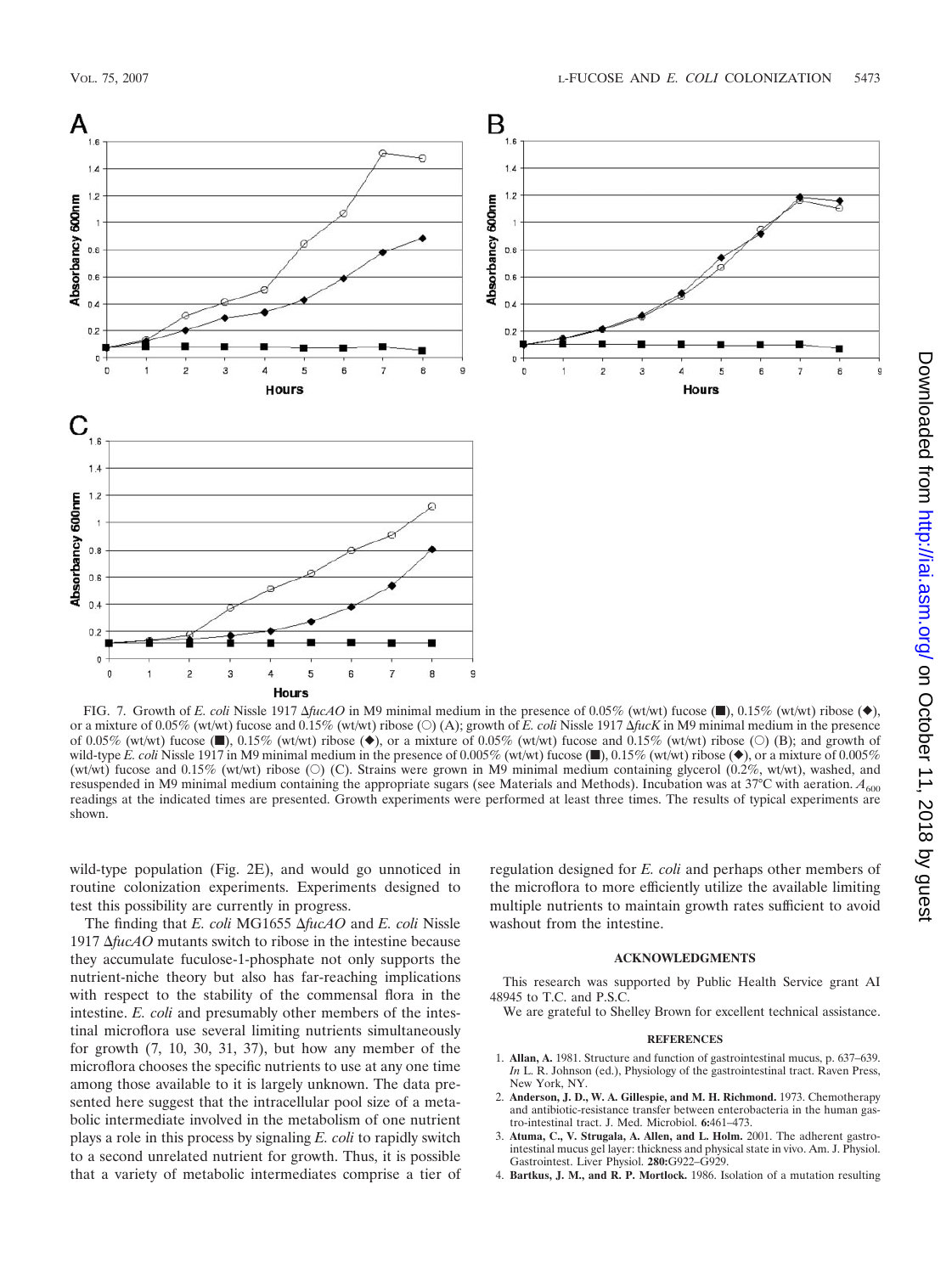in constitutive synthesis of L-fucose catabolic enzymes. J. Bacteriol. **165:**710– 714.

- 5. **Blattner, F. R., G. Plunkett III, C. A. Bloch, N. T. Perna, V. Burland, M. Riley, J. Collado-Vides, J. D. Glasner, C. K. Rode, G. F. Mayhew, J. Gregor, N. W. Davis, H. A. Kirkpatrick, M. A. Goeden, D. J. Rose, B. Mau, and Y. Shao.** 1997. The complete genome sequence of *Escherichia coli* K-12. Science **277:**1453–1474.
- 6. **Bo¨ck, A., and F. C. Neidhardt.** 1966. Properties of a mutant of *Escherichia coli* with a temperature-sensitive fructose-1,6-diphosphate aldolase. J. Bacteriol. **92:**470–476.
- 7. **Chang, D. E., D. J. Smalley, D. L. Tucker, M. P. Leatham, W. E. Norris, S. J. Stevenson, A. B. Anderson, J. E. Grissom, D. C. Laux, P. S. Cohen, and T. Conway.** 2004. Carbon nutrition of *Escherichia coli* in the mouse intestine. Proc. Natl. Acad. Sci. USA **101:**7427–7432.
- 8. **Chen, Y. M., Z. Lu, and E. C. C. Lin.** 1989. Constitutive activation of the *fucAO* operon and silencing of the divergently transcribed *fucPIK* operon by an IS*5* element in *Escherichia coli* mutants selected for growth on L-1,2 propanediol. J. Bacteriol. **171:**6097–6105.
- 9. **Chen, Y. M., Y. Zhu, and E. C. Lin.** 1987. The organization of the *fuc* regulon specifying L-fucose dissimilation in *Escherichia coli* K12 as determined by gene cloning. Mol. Gen. Genet. **210:**331–337.
- 10. **Conway, T., K. A. Krogfelt, and P. S. Cohen.** December 2004, posting date. The life of commensal *Escherichia coli* in the mammalian intestine. *In* R. Curtiss III et al. (ed.), EcoSal—*Escherichia coli* and *Salmonella*: cellular and molecular biology. ASM Press, Washington, DC. http://www.ecosal.org.
- 11. **Cozzarelli, N. R., J. P. Koch, S. Hayashi, and E. C. C. Lin.** 1965. Growth stasis by accumulated L-glycerophosphate in *Escherichia coli*. J. Bacteriol. **90:**1325–1329.
- 12. **Datsenko, K. A., and B. L. Wanner.** 2000. One-step inactivation of chromosomal genes in *Escherichia coli* K-12 using PCR products. Proc. Natl. Acad. Sci. USA **97:**6640–6645.
- 13. **Englesberg, E., R. L. Anderson, R. Weinberg, N. Lee, P Hoffee, G. Huttenhauer, and H. Boyer.** 1962. L-Arabinose-sensitive, L-ribulose 5-phosphate 4-epimerase-deficient mutants of *Escherichia coli*. J. Bacteriol. **84:**137– 146.
- 14. **Favre-Bonte´, S., T. R. Licht, C. Forestier, and K. A. Krogfelt.** 1999. *Klebsiella pneumoniae* capsule expression is necessary for colonization of large intestines of streptomycin-treated mice. Infect. Immun. **67:**6152–6156.
- Forstner, G. G. 1970. [1-<sup>14</sup>C]glucosamine incorporation by subcellular fractions of small intestine mucosa. J. Biol. Chem. **245:**3584–3592.
- 16. **Fradkin, J. E., and D. G. Fraenkel.** 1971. 2-Keto-3-deoxygluconate-6-phosphate-aldolase mutants of *Escherichia coli*. J. Bacteriol. **108:**1277–1283.
- 17. **Fraenkel, D. G.** 1968. The accumulation of glucose 6-phosphate from glucose and its effect in an *Escherichia coli* mutant lacking phosphoglucose isomerase and glucose 6-phosphate dehydrogenase. J. Biol. Chem. **243:**6451–6457.
- 18. **Franchini, A. G., and T. Egli.** 2006. Global gene expression in *Escherichia coli* K-12 during short-term and long-term adaptation to glucose-limited continuous culture conditions. Microbiology **152:**2111–2127.
- 19. **Freter, R.** 1992. Factors affecting the microecology of the gut, p. 111–144. *In* R. Fuller (ed.), Probiotics: the scientific basis. Chapman & Hall, London, United Kingdom.
- 20. **Freter, R., H. Brickner, M. Botney, D. Cleven, and A. Aranki.** 1983. Mechanisms that control bacterial populations in continuous-flow culture models or mouse large intestinal flora. Infect. Immun. **39:**676–685.
- 21. **Freter, R., H. Brickner, J. Fekete, M. M. Vickerman, and K. E. Carey.** 1983. Survival and implantation of *Escherichia coli* in the intestinal tract. Infect. Immun. **39:**686–703.
- 22. **Hentges, D. J.** 1983. Role of the intestinal microflora in host defense against infection, p. 311–331. *In* D. J. Hentges (ed.), Human intestinal microflora in health and disease. Academic Press, New York, NY.
- 23. **Hentges, D. J., J. U. Que, S. W. Casey, and A. J. Stein.** 1984. The influence of streptomycin on colonization resistance in mice. Microecol. Ther. **14:**53–62.
- 24. **Hooper, L. V., J. Xu, P. G. Falk, T. Midtvedt, and J. I. Gordon.** 1999. A molecular sensor that allows a gut commensal to control its nutrient foundation in a competitive ecosystem. Proc. Natl. Acad. Sci. USA **96:** 9833–9838.
- 25. **Hoskins, L.** 1984. Mucin degradation by enteric bacteria: ecological aspects and implications for bacterial attachment to gut mucosa, p. 51–65. *In* E. C. Boedecker (ed.), Attachment of organisms to the gut mucosa, vol. II. CRC Press, Inc., Boca Raton, FL.
- 26. **Ihssen, J., and T. Egli.** 2005. Global physiological analysis of carbon- and energy-limited growing Escherichia coli confirms a high degree of catabolic flexibility and preparedness for mixed substrate utilization. Environ. Microbiol. **7:**1568–1581.
- 27. **Kang, H.-Y., S. Song, and C. Park.** 1998. Priority of pentose utilization at the level of transcription: arabinose, xylose, and ribose operons. Mol. Cells **8:**318–323.
- 28. **Kim, Y. S., A. Morita, S. Miura, and B. Siddiqui.** 1984. Structure of glycoconjugates of intestinal mucosal membranes. Role of bacterial adherence, p.

99–109. *In* E. C. Boedecker (ed.), Attachment of organisms to the gut mucosa, vol. II. CRC Press, Inc., Boca Raton, FL.

- 29. **Kornberg, H., and C. Lourenco.** 2006. A route for fructose utilization by *Escherichia coli* involving the fucose regulon. Proc. Natl. Acad. Sci. USA **103:**19496–19499.
- 30. **Laux, D. C., P. S. Cohen, and T. Conway.** 2005. Role of the mucus layer in bacterial colonization of the intestine, p. 199–212. *In* J. P. Nataro, P. S. Cohen, H. L. T. Mobley, and J. N. Weiser (ed.), Colonization of mucosal surfaces. American Society for Microbiology, Washington, DC.
- 31. **Leatham, M. P., S. J. Stevenson, E. J. Gauger, K. A. Krogfelt, J. J. Lins, T. L. Haddock, S. M. Autieri, T. Conway, and P. S. Cohen.** 2005. The mouse intestine selects non-motile *flhDC* mutants of *Escherichia coli* MG1655 with increased colonizing ability and better utilization of carbon sources. Infect. Immun. **73:**8039–8049.
- 32. **Lendenmann, U., M. Snozzi, and T. Egli.** 1996. Kinetics of the simultaneous utilization of sugar mixtures by *Escherichia coli* in continuous culture. Appl. Environ. Microbiol. **62:**1493–1499.
- 33. **Licht, T. R., T. Tolker-Nielsen, K. Holmstrøm, K. A. Krogfelt, and S. Molin.** 1999. Inhibition of *Escherichia coli* precursor 16S rRNA processing by mouse intestinal contents. Environ. Microbiol. **1:**23–32.
- 34. **McCormick, B. A., B. A. D. Stocker, D. C. Laux, and P. S. Cohen.** 1988. The role of motility, chemotaxis, penetration through, and growth in intestinal mucus in the ability of an avirulent strain of *Salmonella typhimurium* to colonize the large intestines of streptomycin-treated mice. Infect. Immun. **56:**2209–2217.
- 35. **Miller, J. H.** 1972. Experiments in molecular genetics. Cold Spring Harbor Laboratory, Cold Spring Harbor, NY.
- 36. **Miller, C. P., and M. Bohnhoff.** 1963. Changes in the mouse's enteric microflora associated with enhanced susceptibility to *Salmonella* infection following streptomycin-treatment. J. Infect. Dis. **113:**59–66.
- 37. **Miranda, R. L., T. Conway, T. M. P. Leatham, D. E. Chang, W. E. Norris, J. H. Allen, S. J. Stevenson, D. C. Laux, and P. S. Cohen.** 2004. Glycolytic and gluconeogenic growth of *Escherichia coli* O157:H7 (EDL933) and *E. coli* K-12 (MG1655) in the mouse intestine. Infect. Immun. **72:**1666–1676.
- 38. **Møller, A. K., M. P. Leatham, T. Conway, P. J. M. Nuijten, L. A. M. de Haan, K. A. Krogfelt, and P. S. Cohen.** 2003. An *Escherichia coli* MG1655 lipopolysaccharide deep-rough core mutant grows and survives in mouse cecal mucus but fails to colonize the mouse large intestine. Infect. Immun. **71:** 2142–2152.
- 39. **Moore, W. E. C., and L. V. Holdeman.** 1974. Human fecal flora: the normal flora of 20 Japanese. Appl. Microbiol. **27:**961–979.
- 40. **Mowbray, S. L., and L. B. Cole.** 1992. 1.7 Å X-ray structure of the periplasmic ribose receptor from *Escherichia coli*. J. Mol. Biol. **225:**155–175.
- 41. **Neutra, M. R.** 1984. The mechanism of intestinal mucous secretion, p. 33–41. *In* E. C. Boedecker (ed.), Attachment of organisms to the gut mucosa, vol. II. CRC Press, Inc., Boca Raton, FL.
- 42. **Nevola, J. J., D. C. Laux, and P. S. Cohen.** 1987. In vivo colonization of the mouse large intestine and in vitro penetration of intestinal mucus by an avirulent strain of *Salmonella typhimurium* and its lipopolysaccharide-deficient mutant. Infect. Immun. **55:**2884–2890.
- 43. **Newman, J. V., R. Kolter, D. C. Laux, and P. S. Cohen.** 1994. The role of *leuX* in *Escherichia coli* colonization of the streptomycin-treated mouse large intestine. Microb. Pathog. **17:**301–311.
- 44. **Oh, M. K., L. Rohlin, K. C. Kao, and J. C. Liao.** 2002. Global expression profiling of acetate-grown *Escherichia coli*. J. Biol. Chem. **277:**13175– 13183.
- 45. **Podolny, V., E. C. C. Lin, and A. Hochschild.** 1999. A cyclic AMP receptor protein mutant that constitutively activates an *Escherichia coli* promoter disrupted by an IS*5* insertion. J. Bacteriol. **181:**7457–7463.
- 46. **Potten, C. S., and T. D. Allen.** 1977. Ultrastructure of cell loss in intestinal mucosa. J. Ultrastruct. Res. **60:**272–277.
- 47. **Quastler, H., and F. G. Sherman.** 1959. Cell population in the intestinal epithelium of the mouse. Exp. Cell. Res. **17:**420–438.
- 48. **Revel, H. R.** 1967. Restriction and nonglucosylated T-even bacteriophage: properties of permissive mutants of *Escherichia coli* B and K12. Virology **31:**688–701.
- 49. **Ryu, K. S., C. Kim, I. Kim, S. Yoo, B. S. Choi, and C. Park.** 2004. NMR application probes a novel and ubiquitous family of enzymes that alter monosaccharide configuration. J. Biol. Chem. **279:**25544–25548.
- 50. **Sartor, R. B.** 2005. Probiotic therapy of intestinal inflammation and infections. Curr. Opin. Gastroenterol. **21:**44–50.
- 51. **Slomiany, A., S. Yano, B. I. Slomiany, and G. B. J. Glass.** 1978. Lipid composition of the gastric mucus barrier in the rat. J. Biol. Chem. **253:**3785– 3791.
- 52. **Sweeney, N. J., P. Klemm, B. A. McCormick, E. Moller-Nielsen, M. Utley, M. A. Schembri, D. C. Laux, and P. S. Cohen.** 1996. The *Escherichia coli* K-12 *gntP* gene allows *E. coli* F-18 to occupy a distinct nutritional niche in the streptomycin-treated mouse large intestine. Infect. Immun. **64:** 3497–3503.
- 53. **Sweeney, N. J., D. C. Laux, and P. S. Cohen.** 1996. *Escherichia coli* F-18 and K-12 *eda* mutants do not colonize the streptomycin-treated mouse large intestine. Infect. Immun. **64:**3504–3511.